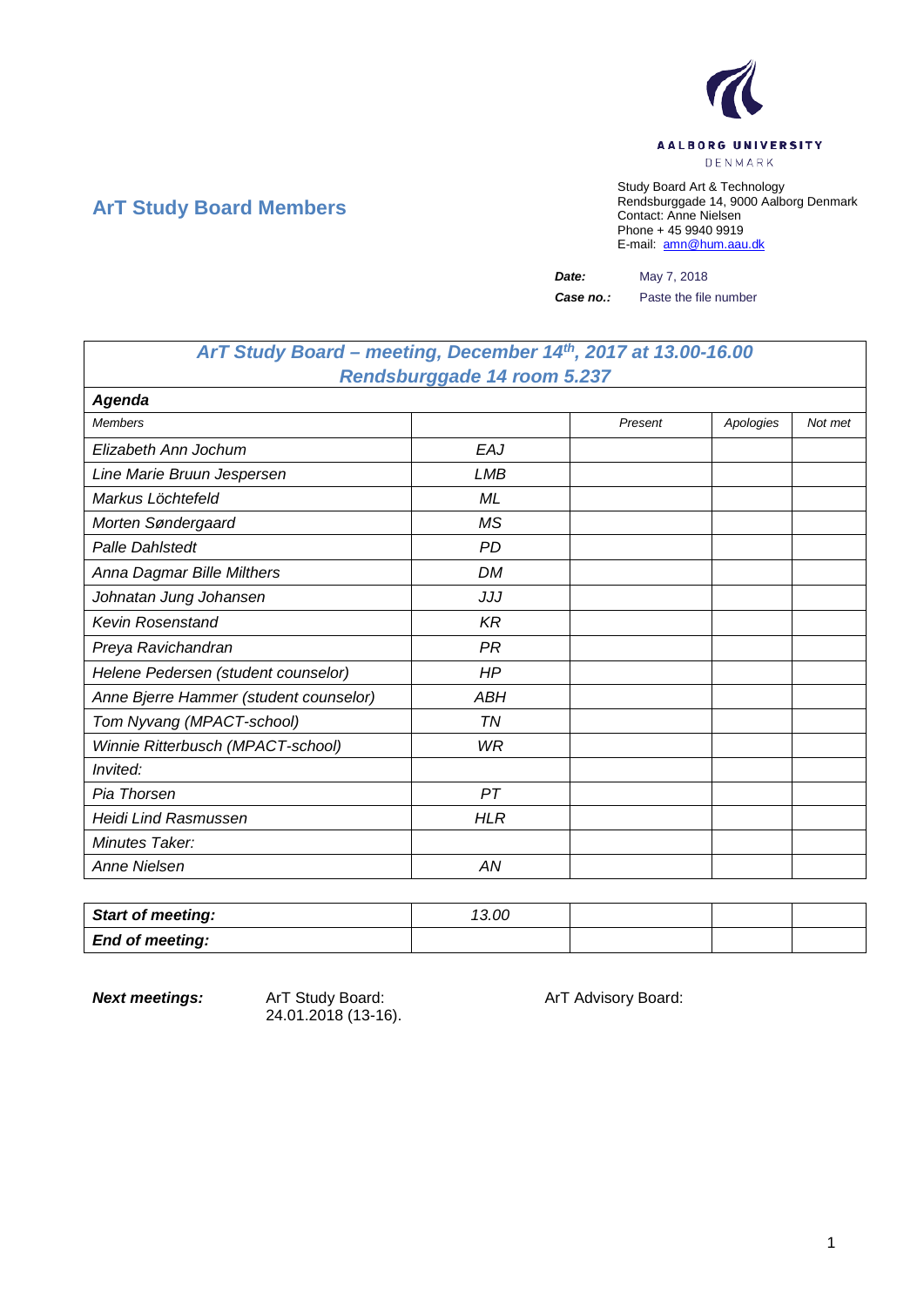

| Items:         |                                                                                                                                                            |
|----------------|------------------------------------------------------------------------------------------------------------------------------------------------------------|
| 1 <sub>1</sub> | Approval of Agenda 14.12.2017                                                                                                                              |
|                |                                                                                                                                                            |
| 2.             | <b>Approval of Minutes 02.11.17</b>                                                                                                                        |
|                |                                                                                                                                                            |
| 3.             | News:                                                                                                                                                      |
| 3.a.           | <b>Head of Study (LMB)</b>                                                                                                                                 |
|                | Summary of Rektors meeting with Heads of Schools and Study Boards<br>$\bullet$<br>Erasmus: Salford (Manchester) and HAN University (Enschede)<br>$\bullet$ |
|                |                                                                                                                                                            |
| 3.b.           | <b>Students (DM)</b>                                                                                                                                       |
|                |                                                                                                                                                            |
| 3.c.           | <b>Students Supervisors (ABH/HP)</b>                                                                                                                       |
|                |                                                                                                                                                            |
| 3.d.           | <b>MPACT-School (TN/WBR)</b>                                                                                                                               |
|                |                                                                                                                                                            |
| 4.             | <b>Study Environment Evaluation 2017</b>                                                                                                                   |
|                | Appendix                                                                                                                                                   |
|                |                                                                                                                                                            |
| 5.             | <b>Finances</b><br>Requistions Spring 2018 (bilag fra Line)<br>$\bullet$                                                                                   |
|                | Money Budget (oversig fra Lotte)                                                                                                                           |
|                |                                                                                                                                                            |
| 6.             | <b>Evaluation of "Studiepraktik"</b>                                                                                                                       |
|                |                                                                                                                                                            |
| 7.             | Evaluation of the startup phase of the study                                                                                                               |
|                |                                                                                                                                                            |